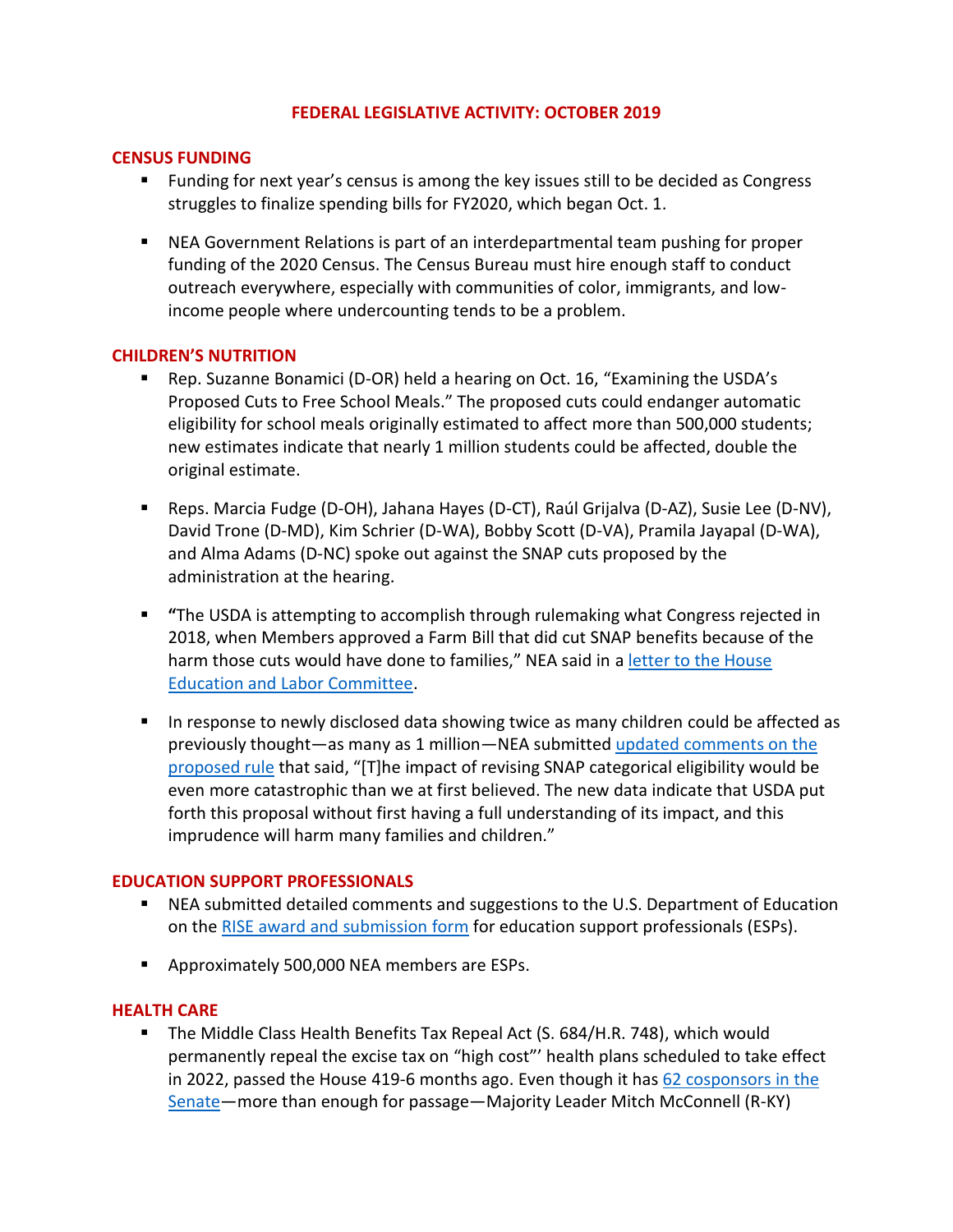refuses to take it up. The bill is one of many NEA priorities passed by the House only to be ignored by the Senate.

- Educators would be among those hit hardest by the tax, according to an analysis published in [Health Affairs.](https://www.healthaffairs.org/doi/abs/10.1377/hlthaff.2017.0926?journalCode=hlthaff) Already, employers are pushing to scale back health benefits. Over the last decade, the [Kaiser Family Foundation](http://files.kff.org/attachment/2018-EHBS-Release-Slides.pdf) reports, family premiums have gone up 55 percent and deductibles 212 percent—far more than the 26 percent increase in workers' earnings over the same period.
- NEA urged senators to VOTE YES on the [Congressional Review Act \(CRA\) resolution](https://educationvotes.nea.org/wp-content/uploads/2019/10/CRA-Pre-Existing-Conditions-1019.pdf) to roll back the 1332 waiver rule that threatens health coverage for the 130 million Americans with pre-existing conditions—arthritis, cancer, heart disease, asthma, diabetes, kidney disease, pregnancy, and more. The resolution failed 52-46.
- The House Energy and Commerce and Ways and Means Committees passed the Lower Drug Costs Now Act of 2019 (H.R. 3), which would end the ban on Medicare negotiating directly with drug companies and help lower drug prices for all Americans. The measure could come to the floor next month.
- The Pregnant Workers Fairness Act (H.R. 2694) would prevent employers from forcing pregnant women out of the workplace and help ensure that employers provide reasonable accommodations to pregnant women who want to keep working.

# **HIGHER EDUCATION**

- On Oct. 31, the House Education and Labor Committee passed the College Affordability [Act \(H.R. 4674\)](https://educationvotes.nea.org/wp-content/uploads/2019/10/House-Ed-Labor-College-Affordability-Act-Markup-102519.pdf) introduced Oct. 15 by Chairman Bobby Scott (D-VA).
- "[H.R. 4674] is a critical first step to renewing the promise made in 1965 with the passage of the Higher Education Act and will help reopen the door to so many Americans whose dream of earning a college education had been closed due to skyrocketing tuition." NEA President [Lily Eskelsen García](http://www.nea.org/home/75607.htm) said.
- In contrast to the bill introduced by Sen. Lamar Alexander (R-TN), H.R. 4674 is a comprehensive reauthorization.
- H.R. 4674 would help ensure teachers have the right skills and tools to prepare students for the future; work to diversify the education profession; substantially improve the Public Service Loan Forgiveness (PSLF) program; prioritize the needs and conditions of students and borrowers, as opposed to lenders; and provide permanent, mandatory funding for HBCUs and minority-serving institutions.
- NEA successfully advocated for expanding eligibility for Public Service Loan Forgiveness (PSLF) to include adjunct and contingent faculty—a huge victory. Reps. Susan Davis (D-CA), Alma Adams (D-NC), Susie Lee (D-NV), and Pramila Jayapal (D-WA) spoke in support of NEA's position during the markup of H.R. 4674.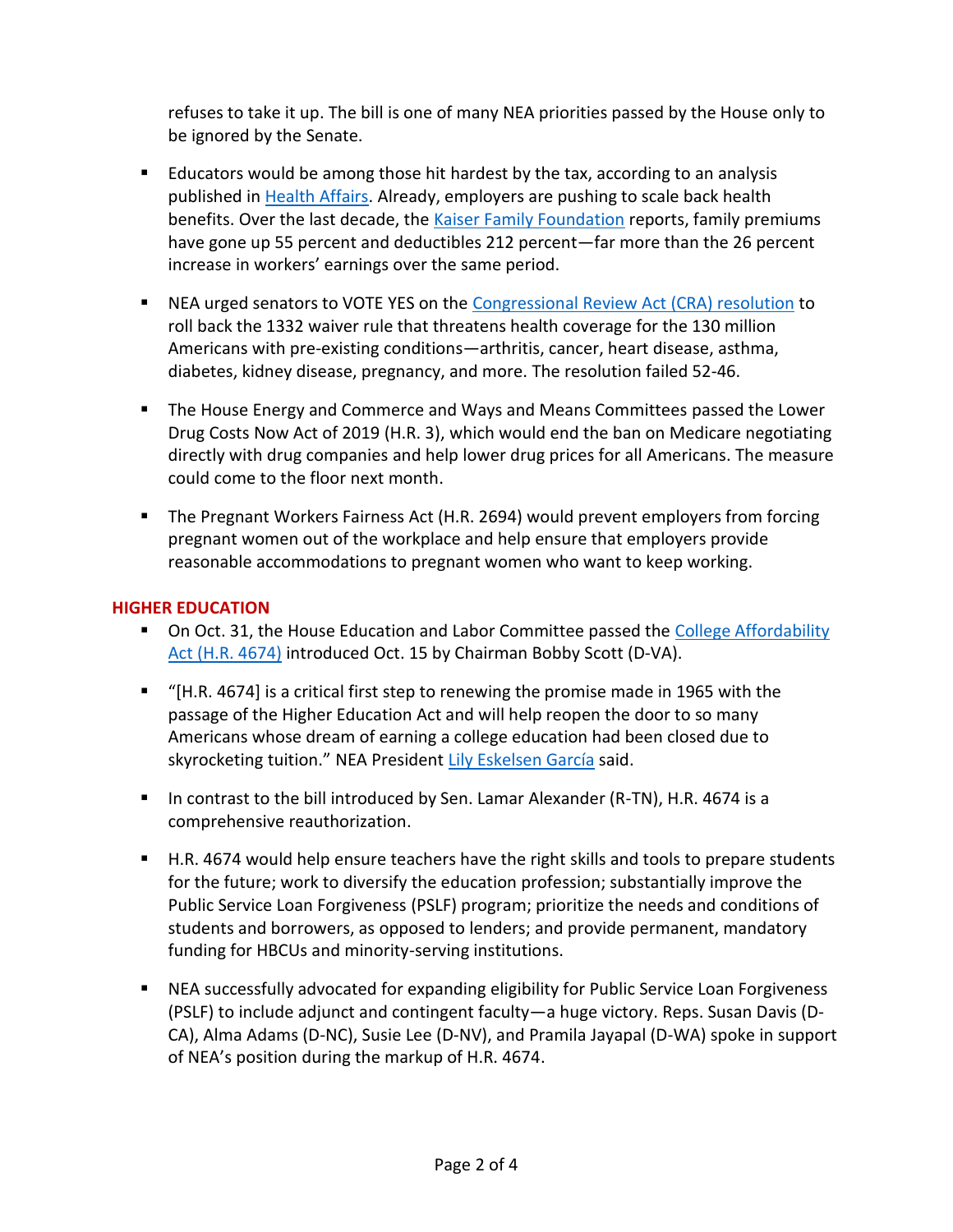## **JUDICIAL NOMINATIONS**

- **E** The Senate Judiciary Committee scheduled a vote on [Steven Menashi's nomination](https://educationvotes.nea.org/wp-content/uploads/2019/10/Judicial-nominee-Menashi-102219.pdf) to the U.S. Court of Appeals for the Second Circuit, but it was delayed at the last minute—a sign our efforts to defeat him are working. These efforts include NEA's [letter to](https://educationvotes.nea.org/wp-content/uploads/2019/10/Judicial-nominee-Menashi-102219.pdf)  [Congress,](https://educationvotes.nea.org/wp-content/uploads/2019/10/Judicial-nominee-Menashi-102219.pdf) targeted outreach, and our members' emails and phone calls. One Republican Senator, Susan Collins of Maine, has already broken ranks and said publicly she will not support his nomination.
- Rep. Eleanor Holmes Norton (D-DC) and Congressional Black Caucus (CBC) Chairwoman Karen Bass (D-CA) led a [letter to Senate leadership](https://norton.house.gov/media-center/press-releases/norton-cbc-oppose-menashi-s-nomination-to-second-circuit) opposing Steven Menashi's nomination to the U.S. Court of Appeals for the Second Circuit. All CBC members representing districts covered by the Second Circuit also signed the letter: Jahana Hayes (D-CT), Gregory Meeks (D-NY), Hakeem Jeffries (D-NY), Yvette Clarke (D-NY), and Antonio Delgado (D-NY).

## **RETIREMENT SECURITY**

- Nearly 2 million retired educators and other public employees would benefit from fixes to Social Security's Windfall Elimination Provision (WEP) made by the [Public Servants](https://educationvotes.nea.org/wp-content/uploads/2019/10/WEP-bill-ltr-to-Neal-100419.pdf)  [Protection and Fairness Act \(H.R. 4540\),](https://educationvotes.nea.org/wp-content/uploads/2019/10/WEP-bill-ltr-to-Neal-100419.pdf) introduced by House Ways and Means Committee Chairman Richard Neal (D-MA).
- Among those subject to the WEP, current retirees would get an extra \$150 a month and future retirees an extra \$75 a month on average. Moreover, the bill includes a guarantee that no one would get less than the amount provided under current law.
- The WEP reduces the Social Security benefits of people who work in jobs covered by Social Security and jobs NOT covered by Social Security over the course of their careers—for example, educators compelled to take part-time or summer jobs to make ends meet.
- NEA continues to push for full repeal of the WEP and the Government Pension Offset (GPO) that reduces the Social Security spousal or survivor benefits of people not covered by Social Security themselves.

#### **SCHOOLS IN RURAL AREAS**

**E** Reps. Peter DeFazio (D-OR) and Cathy McMorris Rodgers (R-WA) led a bipartisan sign-on [letter](http://image.email.nea.org/lib/fe8e1570706d037873/m/8/2300909a-954f-42d9-a57c-b702b03d3472.pdf) urging House leadership to include at least a two-year reauthorization of the Secure Rural Schools (SRS) and Community Self-Determination Act in any end-of-year legislation.

#### **VOTING RIGHTS**

■ The [Voting Rights Advancement Act of 2019 \(H.R. 4\),](https://educationvotes.nea.org/wp-content/uploads/2019/10/House-Judiciary-Voting-Rights-Adv.-Act-Markup-10.23.19.pdf) passed out of the House Judiciary Committee. The bill would once again require states and localities with histories of voter discrimination to seek approval from the U.S. Department of Justice before making any changes in their election laws.